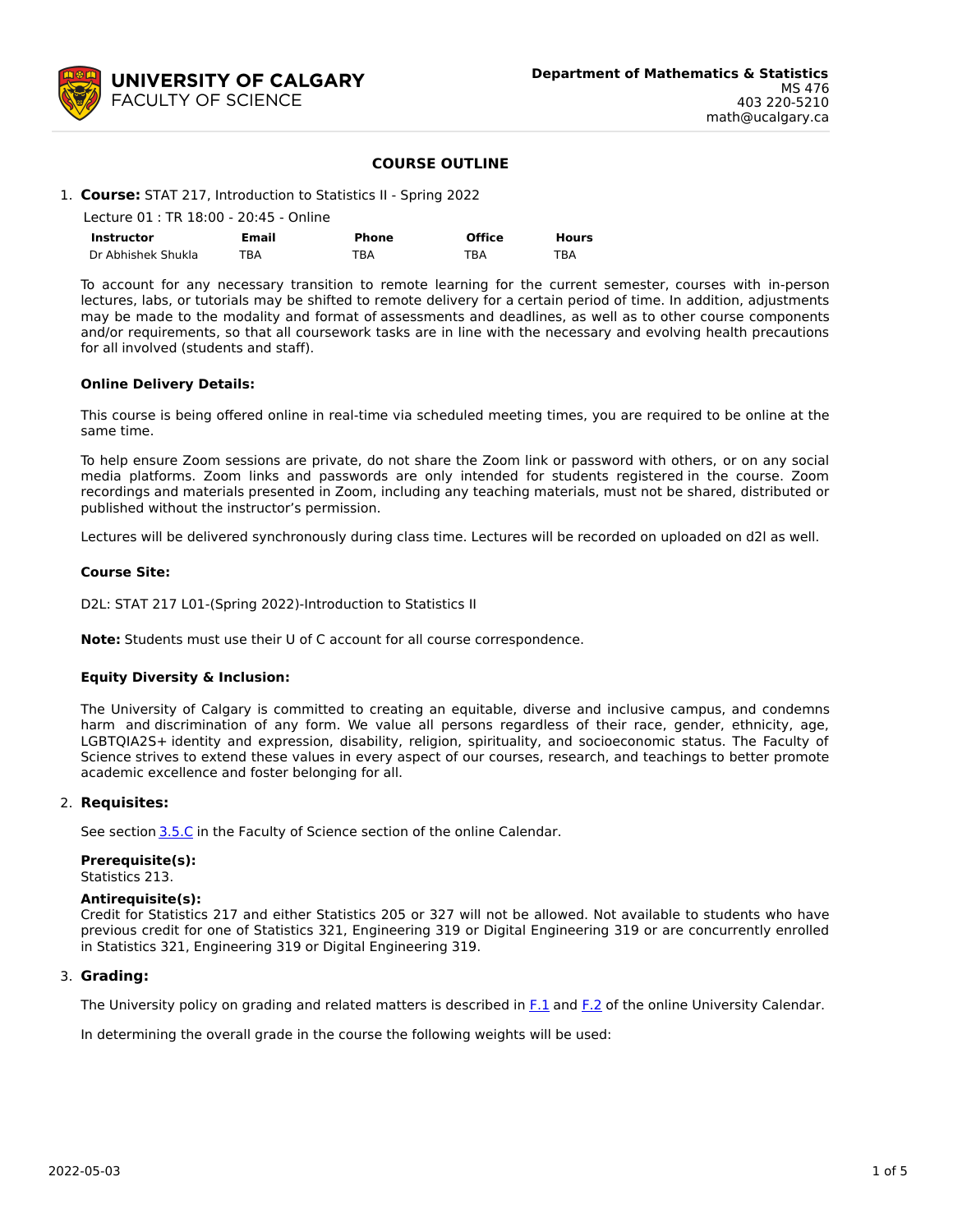| <b>Course Component</b>            |     | <b>Weight Due Date (duration for exams)</b> | Modality for exams | <b>Location for exams</b> |
|------------------------------------|-----|---------------------------------------------|--------------------|---------------------------|
| Assignments (best 5 out of 6) $^1$ | 40% | Ongoing                                     |                    |                           |
| Quizzes (best 5 out of 6) $^2$     | 60% | Ongoing                                     |                    |                           |

 $1$  Check d2l for due dates for each assignment

<sup>2</sup> Check d2l for quiz days

Each of the above components will be given a letter grade using the official university grading system (see [section](https://www.ucalgary.ca/pubs/calendar/current/f-1-1.html) F.1.1). The final grade will be calculated using the grade point equivalents weighted by the percentages given above and then converted to a final letter grade using the official university grade point equivalents.

The following table explains the minimum score required to achieve the corresponding grade.

| .          |    |   |          |  |  |  |  |
|------------|----|---|----------|--|--|--|--|
| $^{\circ}$ | ۵ı | n | $\cdots$ |  |  |  |  |

The University of Calgary offers a [flexible](https://www.ucalgary.ca/pubs/calendar/current/f-1-3.html) grade option, Credit Granted (CG) to support student's breadth of learning and student wellness. Faculty units may have additional requirements or restrictions for the use of the CG grade at the faculty, degree or program level. To see the full list of Faculty of Science courses where CG is not eligible, please visit the following website: [https://science.ucalgary.ca/current-students/undergraduate/program](https://science.ucalgary.ca/current-students/undergraduate/program-advising/flexible-grading-option-cg-grade)advising/flexible-grading-option-cg-grade

#### 4. **Missed Components Of Term Work:**

The university has suspended the requirement for students to provide evidence for absences. Please do not attend medical clinics for medical notes or Commissioners for Oaths for statutory declarations.

In the event that a student legitimately fails to submit any online assessment on time (e.g. due to illness etc...), please contact the course coordinator, or the course instructor if this course does not have a coordinator to arrange for a re-adjustment of a submission date. Absences not reported within 48 hours will not be accommodated. If an excused absence is approved, one possible arrangement is that the percentage weight of the legitimately missed assignment could also be pro-rated among the components of the course. This option is at the discretion of the coordinator and may not be a viable option based on the design of this course.

A student who cannot write any quiz due to incapacitating illness, severe domestic affliction or other compelling reasons canapply for an excused absence. To apply for an excused absence, a student must inform the instructor within two working days following the scheduled date of the missed quiz, or as soon as the student is able, having regard to the circumstances underlying the absence. In all cases, instructors may request adequate documentation to substantiate the reason for the absence at their discretion. A student who is granted an excused absence will have the weight of the missed quiz moved to the rest of the quizzes.

Assignments are available to students well ahead of their due dates. For this reason, only under extreme circumstances (such as extended hospitalization or death of a family member) will an excused absence be granted for such an activity; in such a case the weight of the missed assignment will be moved to the rest of the assignments.

## 5. **Scheduled Out-of-Class Activities:**

There are no scheduled out of class activities for this course.

#### 6. **Course Materials:**

There are no required textbooks for this course.

Some additional resources

1. Mathematical Statistics - 7th Edition - Wackerly, Mendenhall and Wackerley

2. Stats - Data and Models - Richard De Veaux, Paul Velleman, David Bock, Global Edition-Pearson (2021)

In order to successfully engage in their learning experiences at the University of Calgary, students taking online, remote and blended courses are required to have reliable access to the following technology:

- A computer with a supported operating system, as well as the latest security, and malware updates;
- A current and updated web browser;
- Webcam/Camera (built-in or external);
- Microphone and speaker (built-in or external), or headset with microphone;
- Current antivirus and/or firewall software enabled;
- Stable internet connection.

For more information please refer to the UofC [ELearning](https://elearn.ucalgary.ca/technology-requirements-for-students) online website.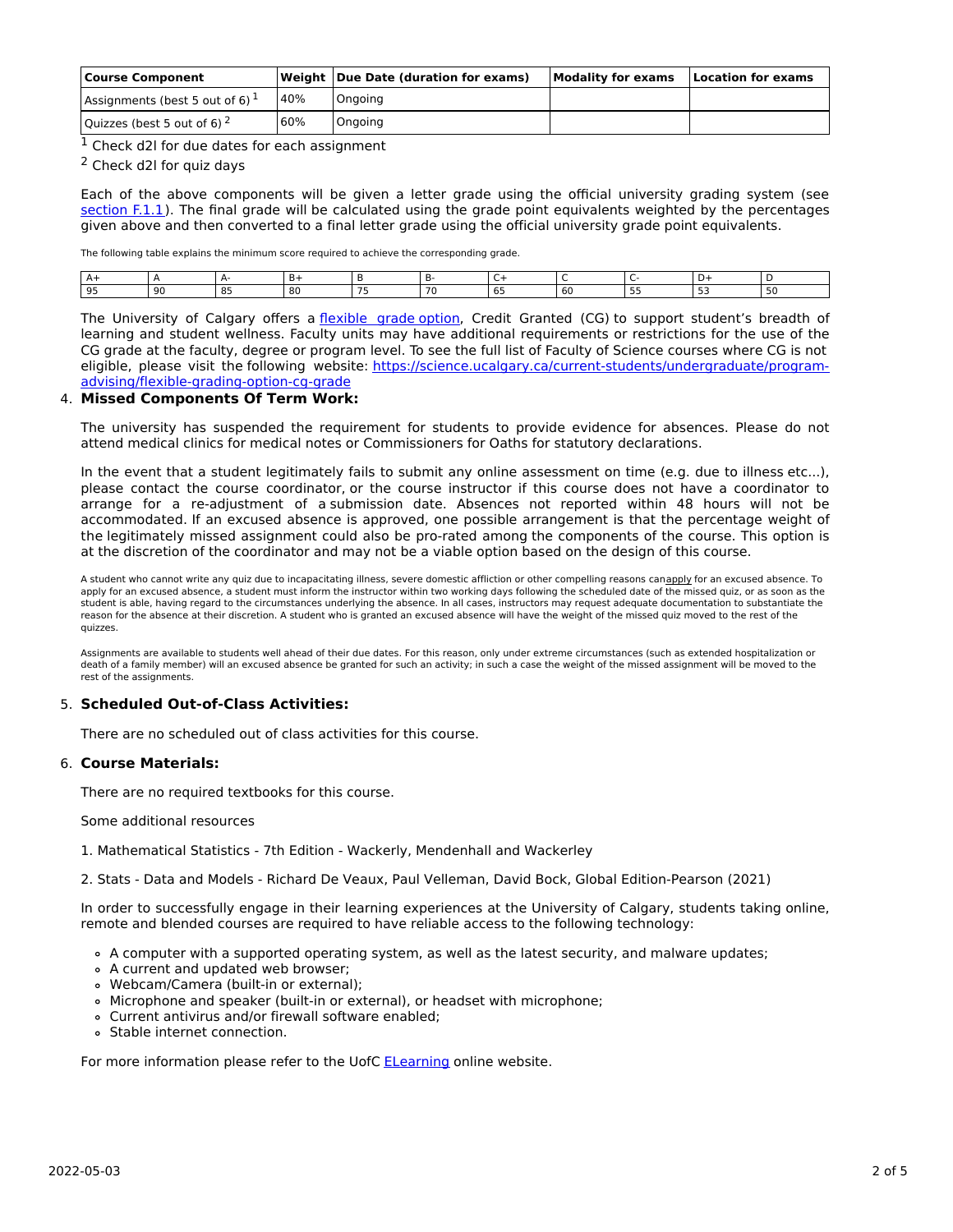# 7. **Examination Policy:**

No aids are allowed on tests or examinations.

Students should also read the Calendar, [Section](http://www.ucalgary.ca/pubs/calendar/current/g.html) G, on Examinations.

# 8. **Approved Mandatory And Optional Course Supplemental Fees:**

There are no mandatory or optional course supplemental fees for this course.

## 9. **Writing Across The Curriculum Statement:**

For all components of the course, in any written work, the quality of the student's writing (language, spelling, grammar, presentation etc.) can be a factor in the evaluation of the work. See also Section [E.2](http://www.ucalgary.ca/pubs/calendar/current/e-2.html) of the University Calendar.

## 10. **Human Studies Statement:**

Students will not participate as subjects or researchers in human studies.

See also **[Section](http://www.ucalgary.ca/pubs/calendar/current/e-5.html) E.5** of the University Calendar.

## 11. **Reappraisal Of Grades:**

A student wishing a reappraisal, should first attempt to review the graded work with the Course coordinator/instructor or department offering the course. Students with sufficient academic grounds may request a reappraisal. Non-academic grounds are not relevant for grade reappraisals. Students should be aware that the grade being reappraised may be raised, lowered or remain the same. See [Section](http://www.ucalgary.ca/pubs/calendar/current/i-3.html) I.3 of the University Calendar.

- a. **Term Work:** The student should present their rationale as effectively and as fully as possible to the Course coordinator/instructor within **ten business days** of either being notified about the mark, or of the item's return to the class. If the student is not satisfied with the outcome, the student shall submit the Reappraisal of Graded Term work [form](https://science.ucalgary.ca/sites/default/files/teams/1/Reappraisal_Termwork_2021.pdf) to the department in which the course is offered within 2 business days of receiving the decision from the instructor. The Department will arrange for a reappraisal of the work within the next ten business days. The reappraisal will only be considered if the student provides a detailed rationale that outlines where and for what reason an error is suspected. See sections  $1.1$  and  $1.2$  of the University Calendar
- b. **Final Exam:**The student shall submit the request to Enrolment Services. See [Section](http://www.ucalgary.ca/pubs/calendar/current/i-3.html) I.3 of the University Calendar.

## 12. **Other Important Information For Students:**

- a. **Mental Health** The University of Calgary recognizes the pivotal role that student mental health plays in physical health, social connectedness and academic success, and aspires to create a caring and supportive campus community where individuals can freely talk about mental health and receive supports when needed. We encourage you to explore the mental health resources available throughout the university community, such as counselling, self-help resources, peer support or skills-building available through the SU Wellness Centre (Room 370, MacEwan Student Centre, Mental Health [Services](https://www.ucalgary.ca/wellnesscentre/services/mental-health-services) Website) and the Campus Mental Health Strategy website [\(Mental](http://www.ucalgary.ca/mentalhealth) Health).
- b. **SU Wellness Services:** For more information, see their [website](http://www.ucalgary.ca/wellnesscentre) or call [403-210-9355](tel:4032109355).
- c. **Sexual Violence:** The Sexual Violence Support Advocate, Carla Bertsch, can provide confidential support and information regarding sexual violence to all members of the university community. Carla can be reached by email [\(svsa@ucalgary.ca](mailto:svsa@ucalgary.ca)) or phone at [403-220-2208](tel:4032202208). The complete University of Calgary policy on sexual violence can be viewed [here.](https://www.ucalgary.ca/legal-services/sites/default/files/teams/1/Policies-Sexual-and-Gender-Based-Violence-Policy.pdf)
- d. **Misconduct:** Academic integrity is the foundation of the development and acquisition of knowledge and is based on values of honesty, trust, responsibility, and respect. We expect members of our community to act with integrity. Research integrity, ethics, and principles of conduct are key to academic integrity. Members of our campus community are required to abide by our institutional Code of [Conduct](https://www.ucalgary.ca/legal-services/sites/default/files/teams/1/Policies-Code-of-Conduct.pdf) and promote academic integrity in upholding the University of Calgary's reputation of excellence. Some examples of academic misconduct include but are not limited to: posting course material to online platforms or file sharing without the course instructor's consent; submitting or presenting work as if it were the student's own work; submitting or presenting work in one course which has also been submitted in another course without the instructor's permission; borrowing experimental values from others without the instructor's approval; falsification/fabrication of experimental values in a report. Please read the following to inform yourself more on academic integrity: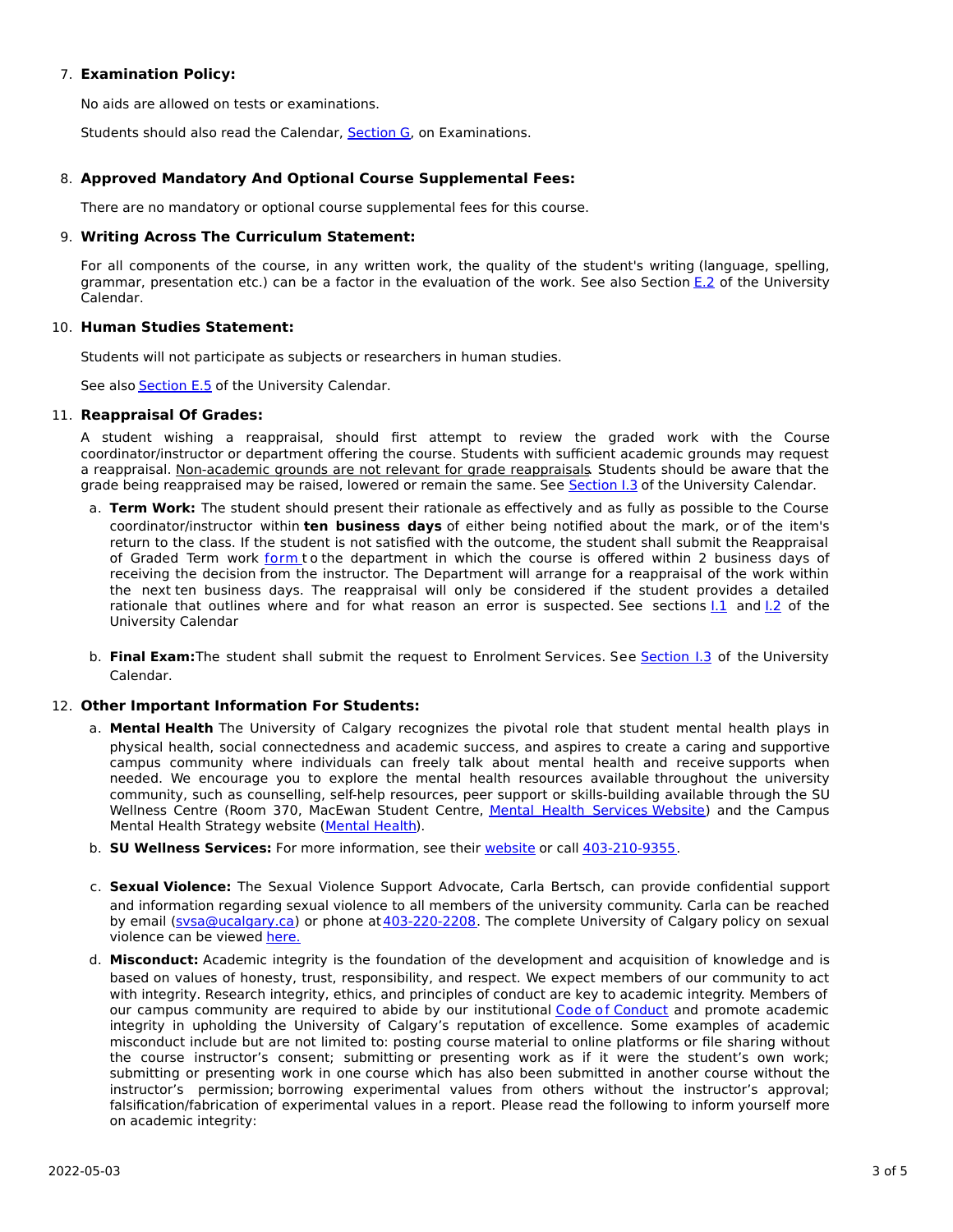Student [Handbook](https://www.ucalgary.ca/live-uc-ucalgary-site/sites/default/files/teams/9/AI-Student-handbook-1.pdf) on Academic Integrity Student Academic Misconduct [Policy](https://www.ucalgary.ca/legal-services/sites/default/files/teams/1/Policies-Student-Academic-Misconduct-Policy.pdf) and [Procedure](https://www.ucalgary.ca/legal-services/sites/default/files/teams/1/Policies-Student-Academic-Misconduct-Procedure.pdf) Faculty of Science Academic [Misconduct](https://science.ucalgary.ca/current-students/undergraduate/program-advising) Process [Research](https://www.ucalgary.ca/legal-services/sites/default/files/teams/1/Policies-Research-Integrity-Policy.pdf) Integrity Policy

Additional information is available on the Student Success Centre [Academic](https://ucalgary.ca/student-services/student-success/learning/academic-integrity) Integrity page

#### e. **Academic Accommodation Policy:**

It is the student's responsibility to request academic accommodations according to the University policies and procedures listed below. The student accommodation policy can be found at: <https://www.ucalgary.ca/legal-services/sites/default/files/teams/1/Policies-Student-Accommodation-Policy.pdf>

Students needing an accommodation because of a disability or medical condition should communicate this need to Student Accessibility Services in accordance with the Procedure for Accommodations for Students with Disabilities: [https://www.ucalgary.ca/legal-services/sites/default/files/teams/1/Policies-Accommodation](https://www.ucalgary.ca/legal-services/sites/default/files/teams/1/Policies-Accommodation-for-Students-with-Disabilities-Procedure.pdf)for-Students-with-Disabilities-Procedure.pdf.

Students needing an accommodation in relation to their coursework or to fulfil requirements for a graduate degree, based on a Protected Ground other than Disability, should communicate this need, by filling out the Request for Academic [Accommodation](https://science.ucalgary.ca/sites/default/files/teams/1/request-accommodation-academic-courses.pdf) Form and sending it to Mark Bauer by email [bauerm@ucalgary.ca](mailto:bauerm@ucalgary.ca) preferably 10 business days before the due date of an assessment or scheduled absence.

- f. **Freedom of Information and Privacy:** This course is conducted in accordance with the Freedom of Information and Protection of Privacy Act (FOIPP). Students should identify themselves on all written work by placing their name on the front page and their ID number on each subsequent page. For more information, see Legal [Services](https://www.ucalgary.ca/legal-services/access-information-privacy) website.
- g. **Student Union Information:** SU [contact,](http://www.su.ucalgary.ca/contact) Email SU Science Rep: [sciencerep1@su.ucalgary.ca,](https://www.ucalgary.ca/student-services/ombuds) Student Ombudsman
- h. **Surveys:** At the University of Calgary, feedback through the Universal Student Ratings of Instruction [\(USRI](http://www.ucalgary.ca/usri)) survey and the Faculty of Science Teaching Feedback form provides valuable information to help with evaluating instruction, enhancing learning and teaching, and selecting courses. Your responses make a difference - please participate in these surveys.
- i. **Copyright of Course Materials:** All course materials (including those posted on the course D2L site, a course website, or used in any teaching activity such as (but not limited to) examinations, quizzes, assignments, laboratory manuals, lecture slides or lecture materials and other course notes) are protected by law. These materials are for the sole use of students registered in this course and must not be redistributed. Sharing these materials with anyone else would be a breach of the terms and conditions governing student access to D2L, as well as a violation of the copyright in these materials, and may be pursued as a case of student academic or [non-academic](https://www.ucalgary.ca/conduct/policy/non-academic-misconduct-policy) misconduct, in addition to any other remedies available at law.

#### **Course Outcomes:**

- Conduct appropriate parametric and/or non-parametric single and multiple population comparisons (for both qualitative and quantitative data types), applying confidence interval estimation and hypothesis testing. Verify the necessary conditions of: the Normality, the equality of variance, and the dependence of the data structure(s)
- Recognize and distinguish between Type I and Type II errors that accompany statistical hypothesis testing. Displaying the ability to calculate the probabilities associated with these errors, for both single population proportions and large sample sized population means
- Evaluate the correlation between bivariate data for two qualitative variables
- Determine the 'Goodness-of-Fit' of an empirical data set to the well-known probability models: Binomial, Poisson, as well as any specified well-defined model.
- Model and verify the statistical significance of the model relating two quantitative variables (least- squares estimation). Demonstrate awareness of the conditions of the linear model and validate that these conditions are met through various techniques. Produce confidence interval estimation of both the mean and an individual value of the response variable
- Display and interpret the least-squares-estimate for Multiple Linear Regression. To defend, model, and verify the statistical significance of the regression equation's estimate from two or more quantitative and/or qualitative independent variables.
- Conduct population parameter comparisons between three or more quantitative variables through the